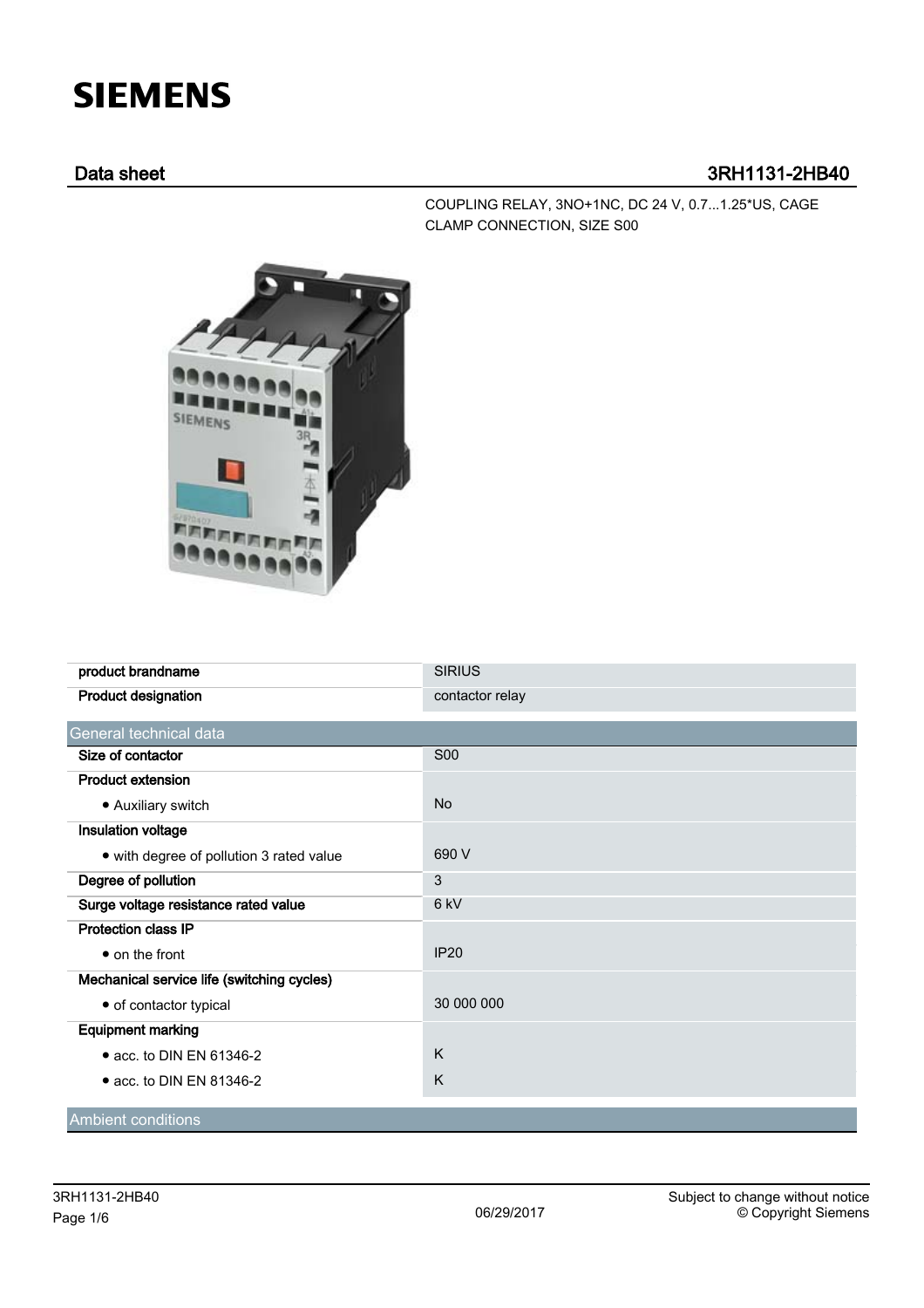| <b>Ambient temperature</b>                     |              |
|------------------------------------------------|--------------|
| · during operation                             | $-25+60$ °C  |
| · during storage                               | $-55$ +80 °C |
| · during transport                             | $-55$ +80 °C |
| Control circuit/ Control                       |              |
| Type of voltage of the control supply voltage  | DC           |
| Control supply voltage at DC                   |              |
| • rated value                                  | 24 V         |
| Closing power of magnet coil at DC             | 2.3W         |
| Holding power of magnet coil at DC             | 2.3W         |
| <b>Auxiliary circuit</b>                       |              |
| Number of NC contacts                          |              |
| • for auxiliary contacts                       | $\mathbf{1}$ |
| - instantaneous contact                        | 1            |
| - delayed switching                            | 0            |
| - lagging switching                            | 0            |
| - make-before-break switching                  | 0            |
| Number of NO contacts                          |              |
| • for auxiliary contacts                       | 3            |
| - instantaneous contact                        | 3            |
| - delayed switching                            | 0            |
| - leading contact                              | 0            |
| - make-before-break switching                  | 0            |
| Number of CO contacts                          |              |
| • for auxiliary contacts                       | 0            |
| · of auxiliary contacts instantaneous contact  | 0            |
| Identification number and letter for switching | 31 E         |
| elements                                       |              |
| Operating current at AC-12 maximum             | 10 A         |
| <b>Operating current at AC-15</b>              |              |
| · at 230 V rated value                         | 6 A          |
| • at 400 V rated value                         | 3A           |
| • at 500 V rated value                         | 2A           |
| • at 690 V rated value                         | 1 A          |
| Operating current at 1 current path at DC-12   |              |
| • at 24 V rated value                          | 10 A         |
| • at 110 V rated value                         | 3A           |
| • at 220 V rated value                         | 1A           |
| Operating current at 1 current path at DC-13   |              |
| · at 24 V rated value                          | 10 A         |
| • at 110 V rated value                         | 1A           |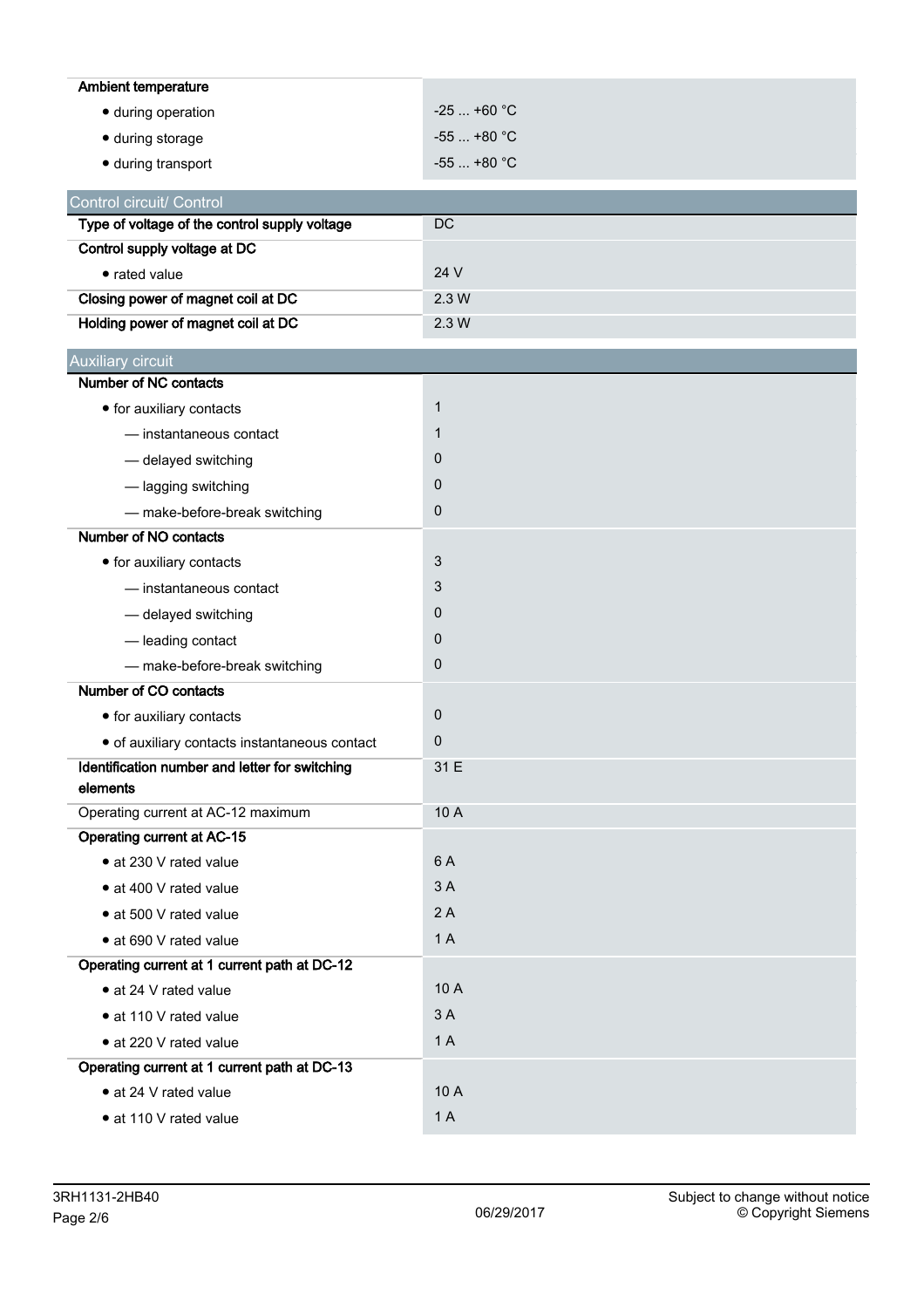| • at 220 V rated value                                                       | 0.27A                                                                                                                                      |  |  |  |
|------------------------------------------------------------------------------|--------------------------------------------------------------------------------------------------------------------------------------------|--|--|--|
| Contact reliability of auxiliary contacts                                    | 1 faulty switching per 100 million (17 V, 1 mA)                                                                                            |  |  |  |
| Short-circuit protection                                                     |                                                                                                                                            |  |  |  |
| Design of the fuse link                                                      |                                                                                                                                            |  |  |  |
| • for short-circuit protection of the auxiliary switch<br>required           | fuse gL/gG: 10 A                                                                                                                           |  |  |  |
| Installation/ mounting/ dimensions                                           |                                                                                                                                            |  |  |  |
| <b>Mounting position</b>                                                     | +/-180° rotation possible on vertical mounting surface; can be<br>tilted forward and backward by +/- 22.5° on vertical mounting<br>surface |  |  |  |
| <b>Mounting type</b>                                                         | screw and snap-on mounting                                                                                                                 |  |  |  |
| Height                                                                       | 60 mm                                                                                                                                      |  |  |  |
| Width                                                                        | 45 mm                                                                                                                                      |  |  |  |
| <b>Depth</b>                                                                 | 73 mm                                                                                                                                      |  |  |  |
| Required spacing                                                             |                                                                                                                                            |  |  |  |
| • with side-by-side mounting                                                 |                                                                                                                                            |  |  |  |
| - at the side                                                                | $0 \text{ mm}$                                                                                                                             |  |  |  |
| <b>Connections/Terminals</b>                                                 |                                                                                                                                            |  |  |  |
| Type of electrical connection                                                |                                                                                                                                            |  |  |  |
| • for auxiliary and control current circuit                                  | Cage Clamp terminals                                                                                                                       |  |  |  |
| Type of connectable conductor cross-sections                                 |                                                                                                                                            |  |  |  |
| • for auxiliary contacts                                                     |                                                                                                                                            |  |  |  |
| — solid                                                                      | 2x (0.25  2.5 mm <sup>2</sup> )                                                                                                            |  |  |  |
| - finely stranded with core end processing                                   | 2x (0.25  1.5 mm <sup>2</sup> )                                                                                                            |  |  |  |
| - finely stranded without core end<br>processing                             | 2x (0.25  2.5 mm <sup>2</sup> )                                                                                                            |  |  |  |
| • at AWG conductors for auxiliary contacts                                   | 2x(2414)                                                                                                                                   |  |  |  |
| Safety related data                                                          |                                                                                                                                            |  |  |  |
| B10 value                                                                    |                                                                                                                                            |  |  |  |
| • with high demand rate acc. to SN 31920                                     | 1 000 000; With 0.3 x le                                                                                                                   |  |  |  |
| Proportion of dangerous failures                                             |                                                                                                                                            |  |  |  |
| • with low demand rate acc. to SN 31920                                      | 40 %                                                                                                                                       |  |  |  |
| • with high demand rate acc. to SN 31920                                     | 75 %                                                                                                                                       |  |  |  |
| T1 value for proof test interval or service life acc. to<br><b>IEC 61508</b> | 20y                                                                                                                                        |  |  |  |
| Certificates/approvals                                                       |                                                                                                                                            |  |  |  |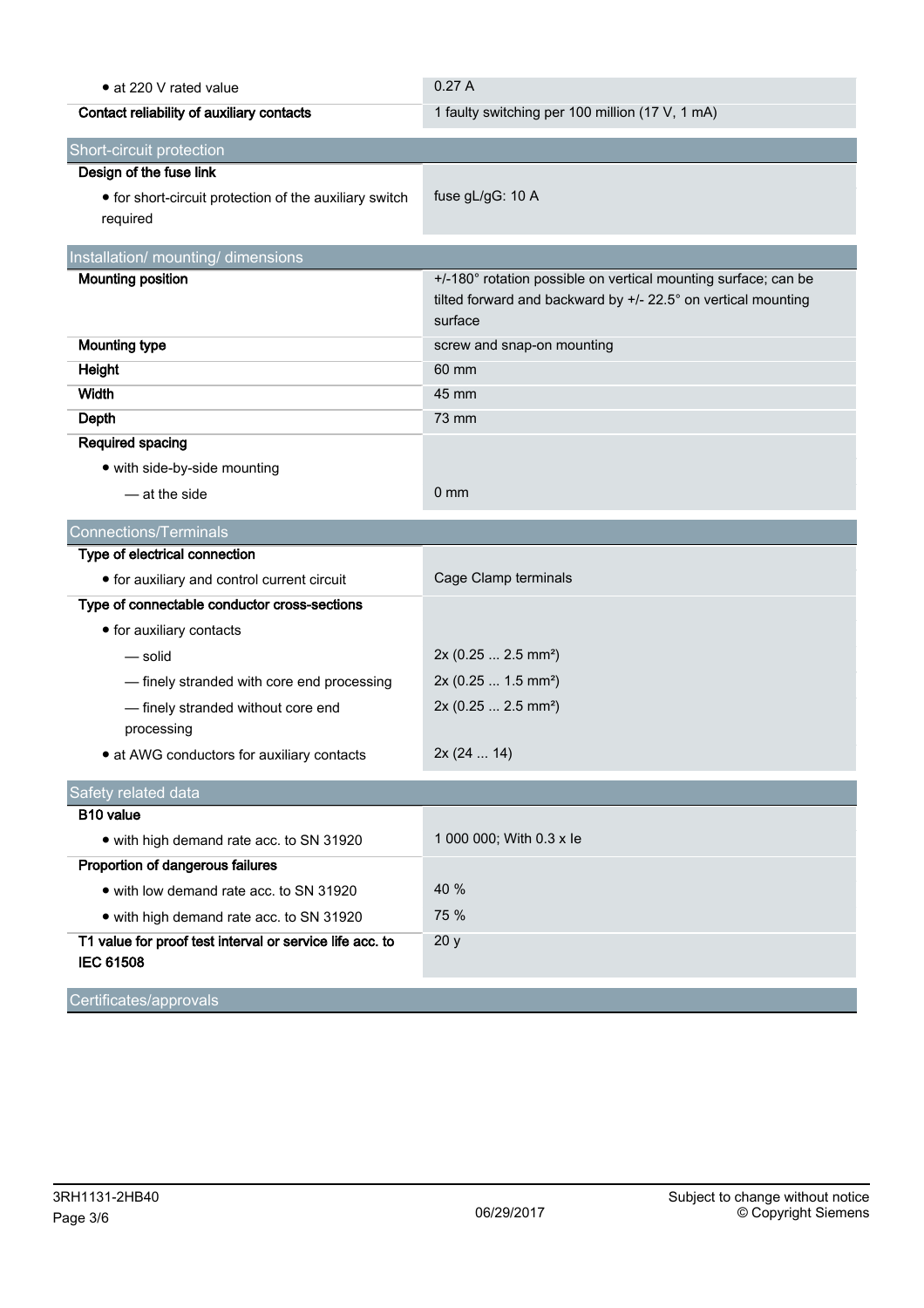| <b>General Product Approval</b>                        |                                    |                          |                                | <b>Functional</b><br>Safety/Safety<br>of Machinery | <b>Declaration of</b><br>Conformity |  |
|--------------------------------------------------------|------------------------------------|--------------------------|--------------------------------|----------------------------------------------------|-------------------------------------|--|
| CCC                                                    | <b>CSA</b>                         | UL                       | FHL                            | <b>Type Examination</b>                            | $\vdash$<br>EG-Konf.                |  |
| <b>Test Certificates</b>                               |                                    | <b>Shipping Approval</b> |                                |                                                    |                                     |  |
| <b>Type Test</b><br><b>Certificates/Test</b><br>Report | <b>Special Test</b><br>Certificate | <b>ABS</b>               | <b>BUREAU</b>                  | LRS                                                | <b>PRS</b>                          |  |
| <b>Shipping Approval</b>                               |                                    | other                    |                                |                                                    |                                     |  |
| <b>RINA</b>                                            | <b>RMRS</b>                        | <b>Miscellaneous</b>     | Environmental<br>Confirmations | Confirmation                                       |                                     |  |

## Further information

Information- and Downloadcenter (Catalogs, Brochures,…) http://www.siemens.com/industrial-controls/catal

Industry Mall (Online ordering system)

<https://mall.industry.siemens.com/mall/en/en/Catalog/product?mlfb=3RH1131-2HB40>

Cax online generator

<http://support.automation.siemens.com/WW/CAXorder/default.aspx?lang=en&mlfb=3RH1131-2HB40>

Service&Support (Manuals, Certificates, Characteristics, FAQs,...) <https://support.industry.siemens.com/cs/ww/en/ps/3RH1131-2HB40>

Image database (product images, 2D dimension drawings, 3D models, device circuit diagrams, EPLAN macros, ...) [http://www.automation.siemens.com/bilddb/cax\\_de.aspx?mlfb=3RH1131-2HB40&lang=en](http://www.automation.siemens.com/bilddb/cax_de.aspx?mlfb=3RH1131-2HB40&lang=en)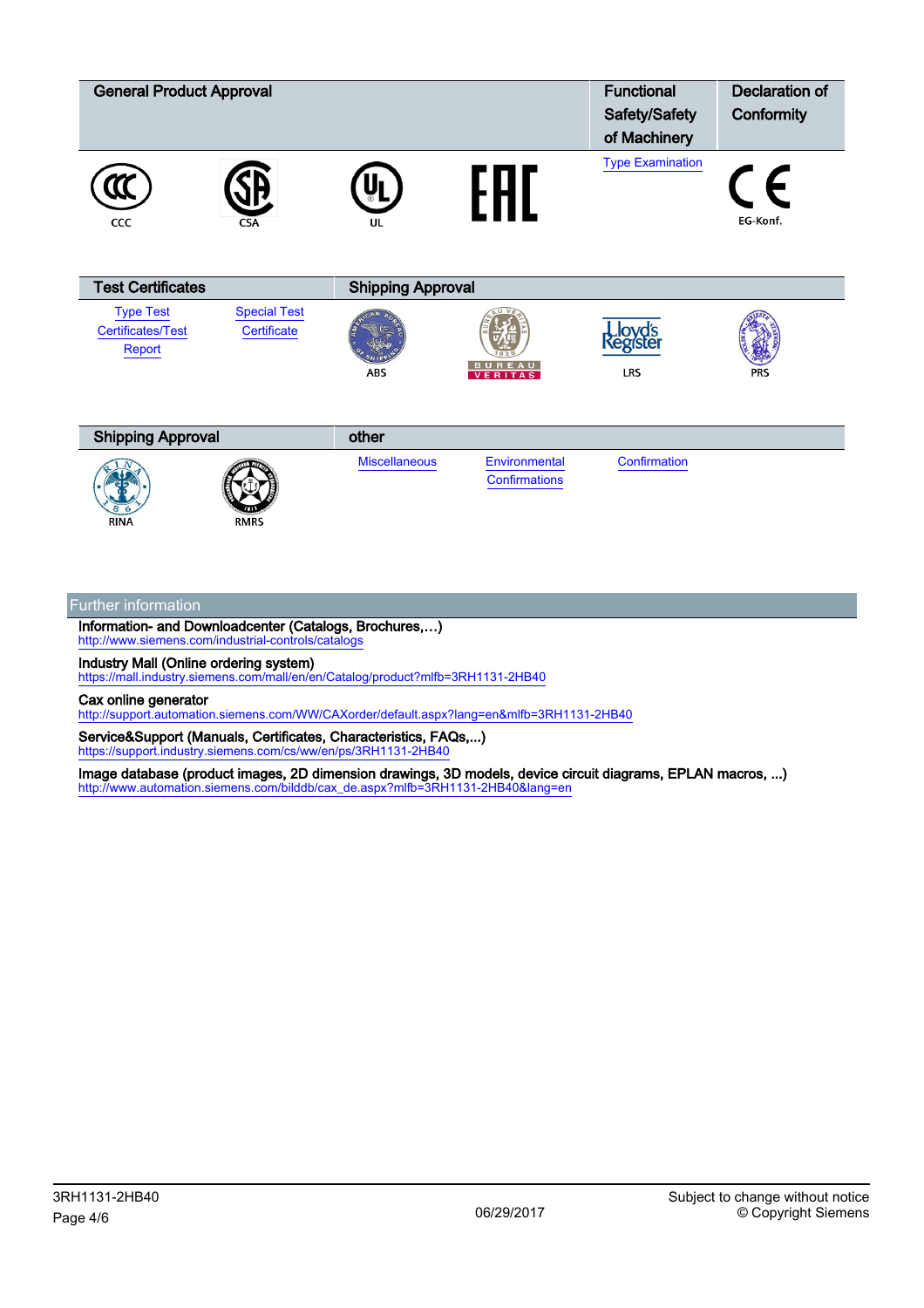